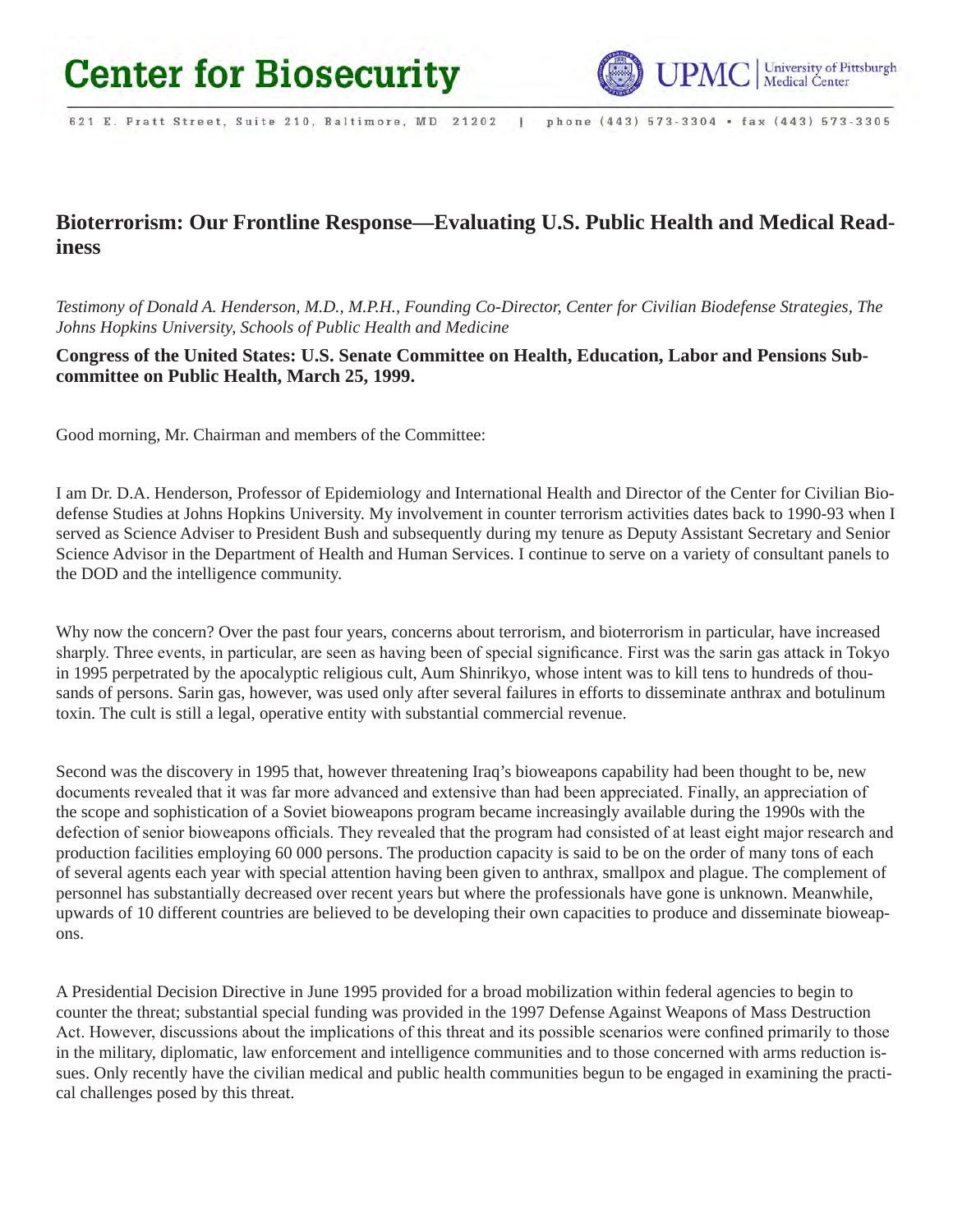#### **The Unique Nature of the Biological Threat**

Of the weapons of mass destruction, the biological ones are the most greatly feared but the country is least well prepared to deal with them. So far, virtually all federal efforts in strategic planning and training have been directed toward crisis management after a chemical release or an explosion. Should such an event occur, plans appropriately call for so-called "first responders" -- fire, police, and emergency rescue workers-- to proceed to the scene. There, with the FBI assuming lead responsibility, they are expected to stabilize the situation, to deal with casualties, to decontaminate, and to collect evidence for identification of a perpetrator. This is an important function and one not unfamiliar to civilian authorities because of the fact that spills or releases of hazardous materials, explosions, fires and other civil emergencies are regularly recurrent events in every major urban area.

A bioterrorist event presents an entirely different scenario, one that is alien to civil authorities. Epidemics of serious diseases such as could be anticipated are wholly unknown to American cities. Unlike an explosive or chemical event, the bioweapons release would be silent and almost certainly undetected. The aerosol cloud would be invisible, odorless and tasteless. It would behave much like a gas in penetrating interior areas. No one would know until days or weeks later that anyone had been infected. Then, patients would begin appearing in emergency rooms and physicians' offices with symptoms of a strange disease that few physicians had ever seen. There would be no sudden alarm calling for action within minutes to hours on the part of "first responders". In fact, the "first responders" would not be fire and law enforcement staff but public health and medical personnel.

### **Responses Following a Bioweapons Attack**

Special measures would be needed for patient diagnosis, care and hospitalization, for laboratory confirmation regarding the identity of microbes unknown to most laboratories, for providing vaccine and perhaps antibiotics to large portions of the population, and for identifying and possibly quarantining patients. Trained epidemiologists would be needed to identify where and when infection had occurred, so as to identify how and by whom it may have been spread. Public health administrators would be challenged to undertake emergency management of a problem alien to their experience, in a public environment where epidemics of pestilential disease are unknown, and in an environment where the potential for panic is high.

In brief, the personnel that are required, the skills that they must have and the strategies to be employed are unique. The common assumption that chemical and biological threats are generically so similar that they can be readily handled by multi-purpose "chembio" experts is clearly absurd.However, until very recently, none of the relevant medical and public health groups had been meaningfully involved in assessing risks, nor in planning for appropriate civilian responses, nor in training, nor in defining research and development needs.

### **The National Initiative**

I was extremely pleased last year when for FY99, HHS was given an appropriation of \$133 million of which \$51 million is intended for an emergency stockpile of antibiotics and vaccines. Other funds were allocated to the CDC, primarily for planning purposes, for the strengthening of the infectious disease surveillance network and for enhancing the capacity of federal and state laboratories. Planning for and implementation of that initiative has only just begun. The appropriation represented an important although still modest sum of money, considering the needs of a fragile public health infrastructure extending over 50 states and at least 120 major cities.

The provision of funds to HHS is consonant with the belief that the critical element for coping with bioterrorism is a strengthened public health and infectious disease infrastructure. An augmented full-time cadre of professionals at the state and local level would represent, for biological weapons, a counterpart to the National Guard Rapid Assessment and Initial Detection Teams for chemical weapons. However, the augmented capabilities to deal with a bioterrorist event would not be on a standby status to be employed only in the case of an emergency. Rather, they would be key performers in strengthening our efforts to deal with such as new and emerging infections, food-borne diseases and growing antibiotic resistance.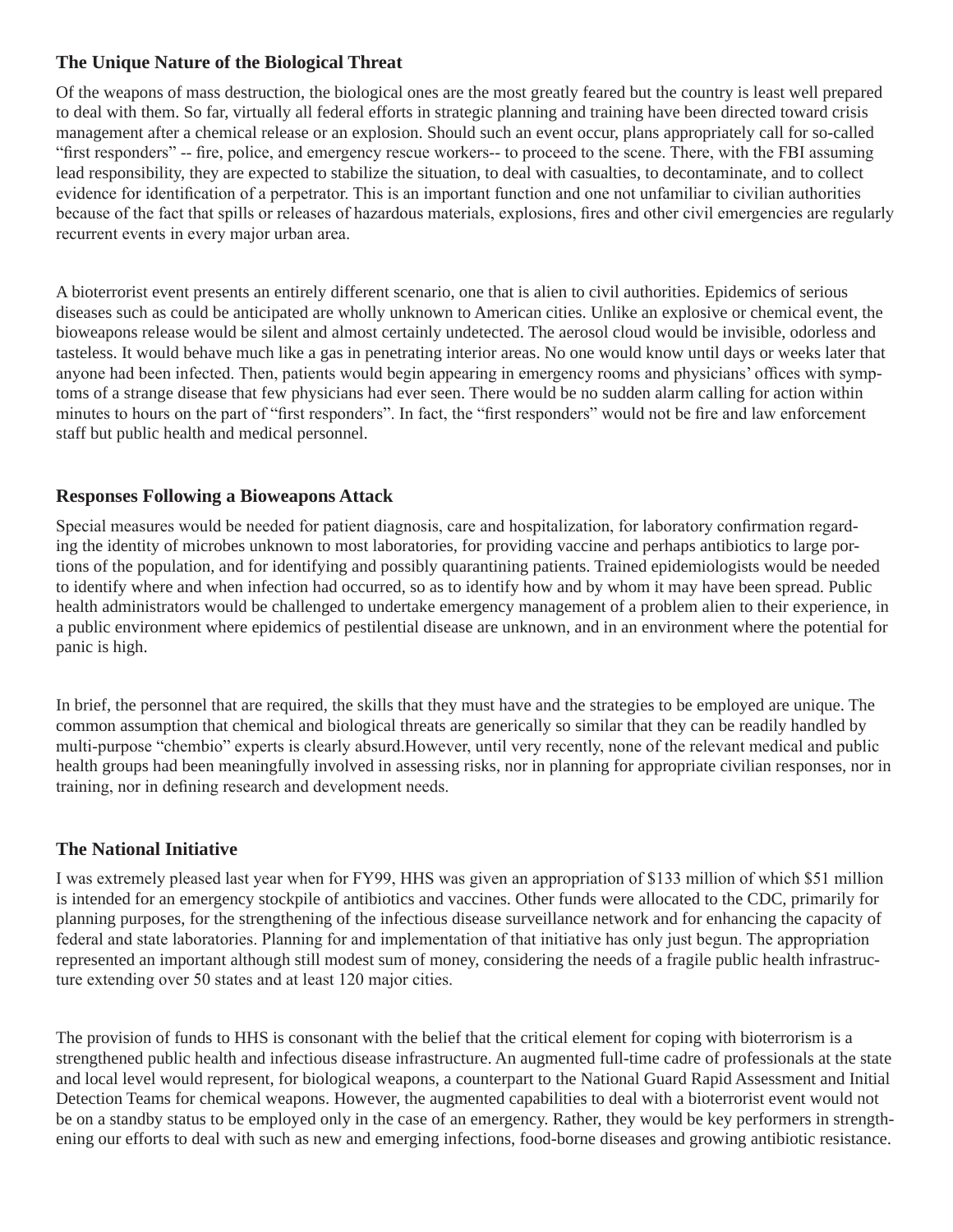### **The Major Threats**

In theory, any infectious organis could be used as a biological weapon. Most agents, however, cause only mild illness or no clinical symptoms at all and many would be difficult or impossible to grow in quantity and to dispense widely. Before a reasonable plan for prevention and response to a bioterrorist threat could be developed and training initiated, it was necessary to assess the relative threats posed by different agents and to reach consensus as to the appropriate measures to be taken. Under the aegis of the Johns Hopkins Civilian Biodefense Studies Center, such as assessment was begun some nine months ago by a working group comprised of experts from federal, state and local institutions as well as academia.

Six organisms were identified as posing a sufficiently serious threat as to potentially cause major medical problems and social disruption throughout a large community. These were smallpox, anthrax, plague, botulinum toxin, tularemia and a hemorrhagic fever agent such as the Ebola or Marburg virus.

By far, the two of greatest concern are smallpox and anthrax. Both are associated with high case fatality rates when dispersed as an aerosol. For smallpox, the case-fatality rate is 30%; for anthrax, above 80%. There is no immunity against anthrax in the population and virtually none against smallpox. Both agents have other advantages in that they can be grown reasonably easily and in large quantities and are sturdy organisms that are resistant to destruction.

They are thus especially suited to aerosol dissemination to reach large areas and numbers of people. Smallpox has the added attribute of being able to spread further from person to person.

The working group supported the view that reserve stockpiles both of anthrax and smallpox vaccines should be produced and that a stockpile of antibiotics should be created to deal with anthrax. The group believed that the possible development of second generation vaccines for both diseases should be explored as a matter of urgency. Reviews of both of these diseases as well as plague have been completed and documents setting forth the consensus views of these experts will be published in a major national publication beginning in May. Other documents detailing the threat and response for the other agents will follow.

Over the past year, personnel from the Hopkins Center have made more than 50 presentations, on the request of professional organizations and hospitals, to acquaint them with the realities of the threat of bioterrorism and to discuss initiatives that need to be taken. In February, a two-day National Symposium on bioterrorism, sponsored by the Hopkins Center, DHHS and 12 other sponsoring organizations, took place in Washington. It was the first of its kind directed to a public health and medical audience. The response was so great that registration had to be closed at some 950 participants many days before the Symposium convened. At this time, I believe it is reasonable to conclude that there is a markedly heightened concern and desire on the part of the medical and public health community to take a far more active role in the nation's preparedness.

## **A Look to the Future**

Biologists, especially those in medicine and public health, are as critical to confronting the problems posed by biological weapons as are physicists in dealing with nuclear threats and chemists with chemical weapons. There is a need to expand the discussion regarding the salient issues both at national and local levels, to recruit the interest and commitment of scientists in devising strategy, in undertaking needed research and in the complex planning process which is needed to blend together the very diverse array of institutions, both public and private in coherent local, state and federal plans.

Plans for dealing with large numbers of patients, including those who require isolation will have to be elaborated on a regional basis and plans developed for emergency care facilities, for decontamination procedures, for dispensing rapidly large quantities of vaccine and antibiotics, for rapid and secure communications, for informing the media and the public in a timely manner, for provision of mental health services and for emergency mortuaries.